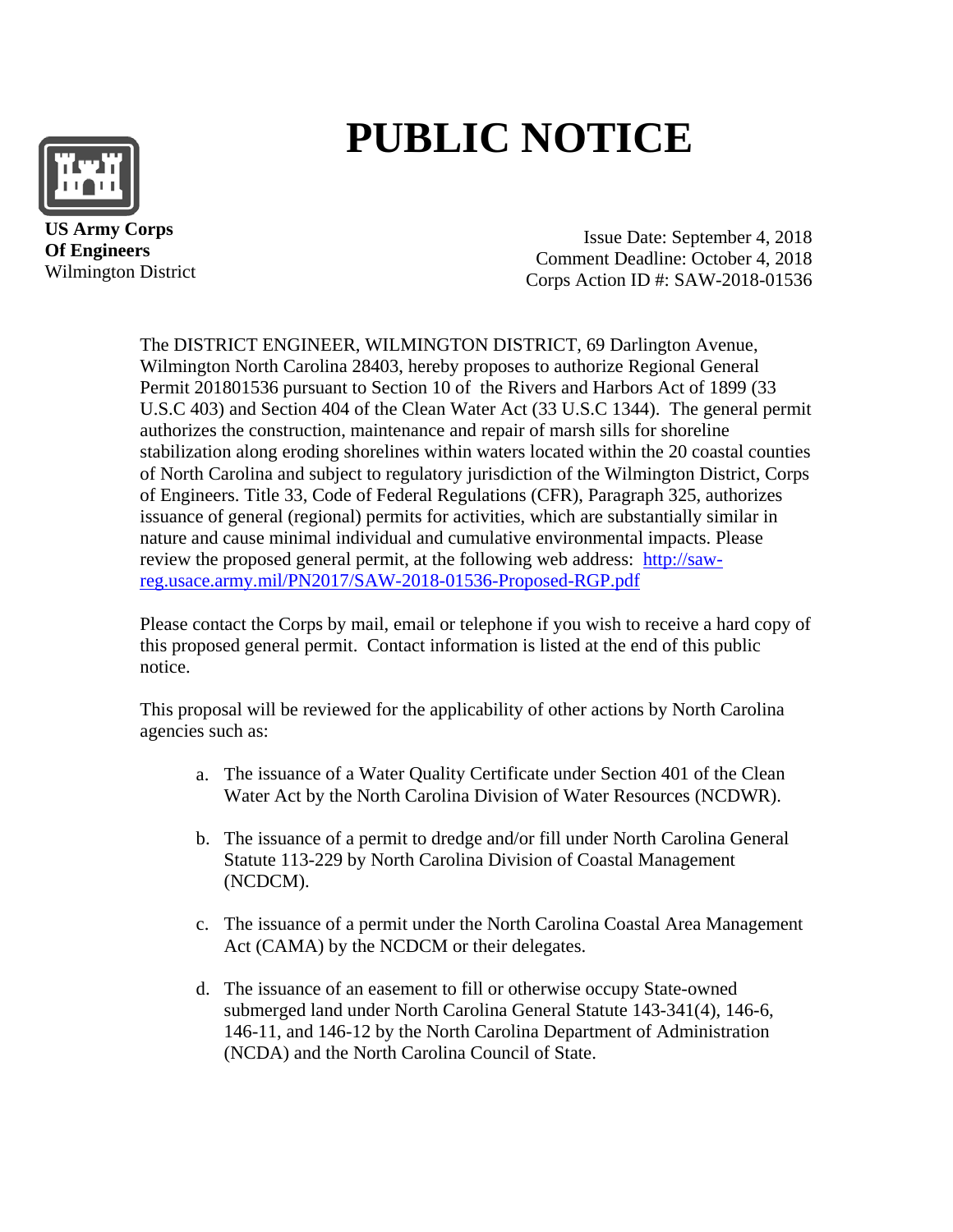e. The approval of an Erosion and Sedimentation Control Plan by the Land Quality Section, North Carolina Division of Energy, Minerals and Land Resources, Land Quality Section (NCDLR), pursuant to the State Sedimentation Pollution Control Act of 1973 (NC G.S. 113 A-50-66).

This general permit will not be issued if any required State or local authorizations and/or certificates are denied. Issuance of the authorization will not occur until a State coordinated viewpoint is received and reviewed by this agency. Recipients of this notice are encouraged to furnish comments on factors of concern represented by the above agencies directly to the agency, with a copy furnished to the Corps of Engineers.

### **Essential Fish Habitat**

This notice initiates the Essential Fish Habitat (EFH) consultation requirements of the Magnuson-Stevens Fishery Conservation and Management Act. The proposal would impact mostly sub-tidal estuarine waters and substrates in coastal North Carolina, which are used by various life stages of bluefish, snapper-grouper, flounder, butterfish, coastal migratory pelagics, shark species and other species. The Corps' initial determination is that this proposal would not have a substantial adverse impact on EFH or associated fisheries managed by the South Atlantic or Mid Atlantic Fishery Management Councils or the National Marine Fisheries Service. Conditions have been added to this proposed general permit to prohibit permanent fill impacts in coastal wetlands, submerged aquatic vegetation, oyster beds and shell banks.

#### **Cultural Resources**

Any proposed activity that would, or has potential to, affect any sites that are listed, or are eligible for inclusion, in the National Register of Historic Places, will require concurrence or consultation with the State Historic Preservation Officer or Tribal Historic Preservation Officer. In the event an activity proposed under this general permit is determined to have potential to affect or if a project may or will have an adverse effect on these properties, the Corps will initiate consultation pursuant to Section 106 of the National Historic Preservation Act.

### **Endangered Species**

Any proposed activity that may affect any threatened or endangered species or critical habitat that are protected by the Endangered Species Act, will require consultation with the United Stated Fish and Wildlife Service (USFWS) or National Marine Fisheries Service (NMFS).

The Corps has determined that activities authorized by this general permit may affect, but are not likely to adversely affect the West Indian manatee (*Trichechus manatus*). The following condition will be added to this general permit: "**In order to further protect the endangered West Indian Manatee (***Trichechus manatus)***, the applicant must implement the USFWS' Manatee Guidelines, and strictly adhere to all requirements**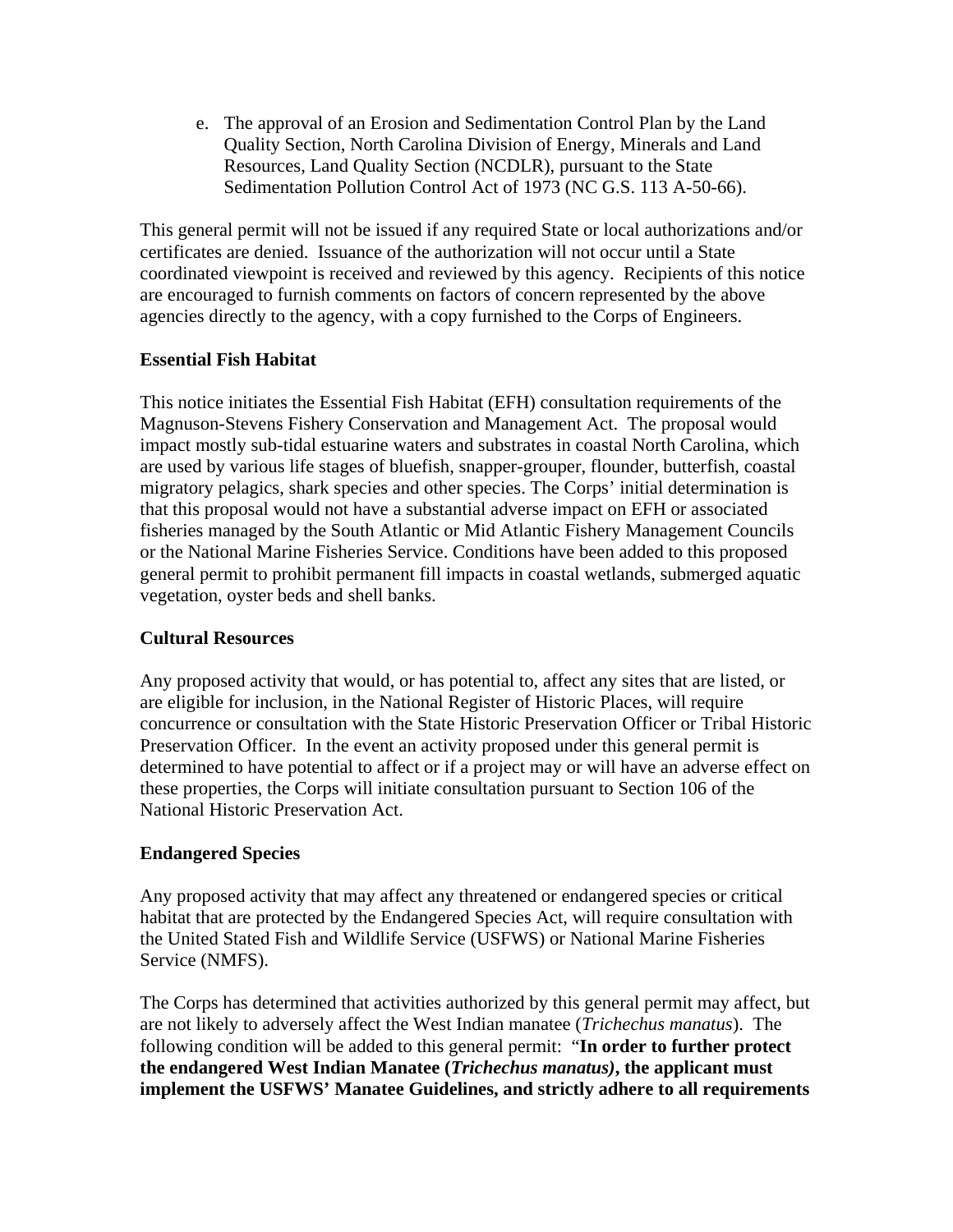**therein. The guidelines can be found at** [http://www.fws.gov/nc](http://www.fws.gov/nc-es/mammal/manatee_guidelines.pdf)[es/mammal/manatee\\_guidelines.pdf.](http://www.fws.gov/nc-es/mammal/manatee_guidelines.pdf)"

In the event that the Corps determines an activity proposed under this general permit may affect any other listed species or critical habitat, the Corps will initiate consultation with the USFWS or NMFS pursuant to Section 7 of the Endangered Species Act.

## **Evaluation**

The decision whether to issue this general permit, will be based on an evaluation of the probable impacts, including cumulative impacts, of the proposed activities and their intended use on the public interest. That decision will reflect the national concern for both protection and utilization of important resources. The benefit which reasonably may be expected to accrue from the proposal must be balanced against its reasonably foreseeable detriments. All factors which may be relevant to the proposal will be considered including the cumulative effects thereof; among those are conservation, economics, aesthetics, general environmental concerns, wetlands, historic properties, fish and wildlife values, flood hazards, flood plain values (in accordance with Executive Order 11988), land use, navigation, shoreline erosion and accretion, recreation, water supply and conservation, water quality, energy needs, safety, food and fiber production, mineral needs, considerations of property ownership, and, in general, the needs and welfare of the people. For activities involving the discharge of dredged or fill materials in waters of the United States, the evaluation of the impact of the activity on the public interest will include application of the Environmental Protection Agency's 404(b)(1) guidelines.

### **Commenting Information**

The Corps of Engineers is soliciting comments from the public; Federal, State and local agencies and officials, including any consolidated State Viewpoint or written position of the Governor; Indian Tribes and other interested parties in order to consider and evaluate the impacts of this proposed activity. Any comments received will be considered by the Corps of Engineers to determine whether to issue a permit for this proposal. To make this decision, comments are used to assess impacts on endangered species, historic properties, water quality, general environmental effects and the other public interest factors listed above. Comments are used in the preparation of an Environmental Assessment (EA) and/or an Environmental Impact Statement (EIS) pursuant to the National Environmental Policy Act (NEPA). Comments are also used to determine the need for a public hearing and to determine the overall public interest of the proposed activity.

Any person may request, in writing, within the comment period specified in this notice, that a public hearing be held to consider the application. Requests for public hearings shall state, with particularity, the reasons for holding a public hearing. Requests for a